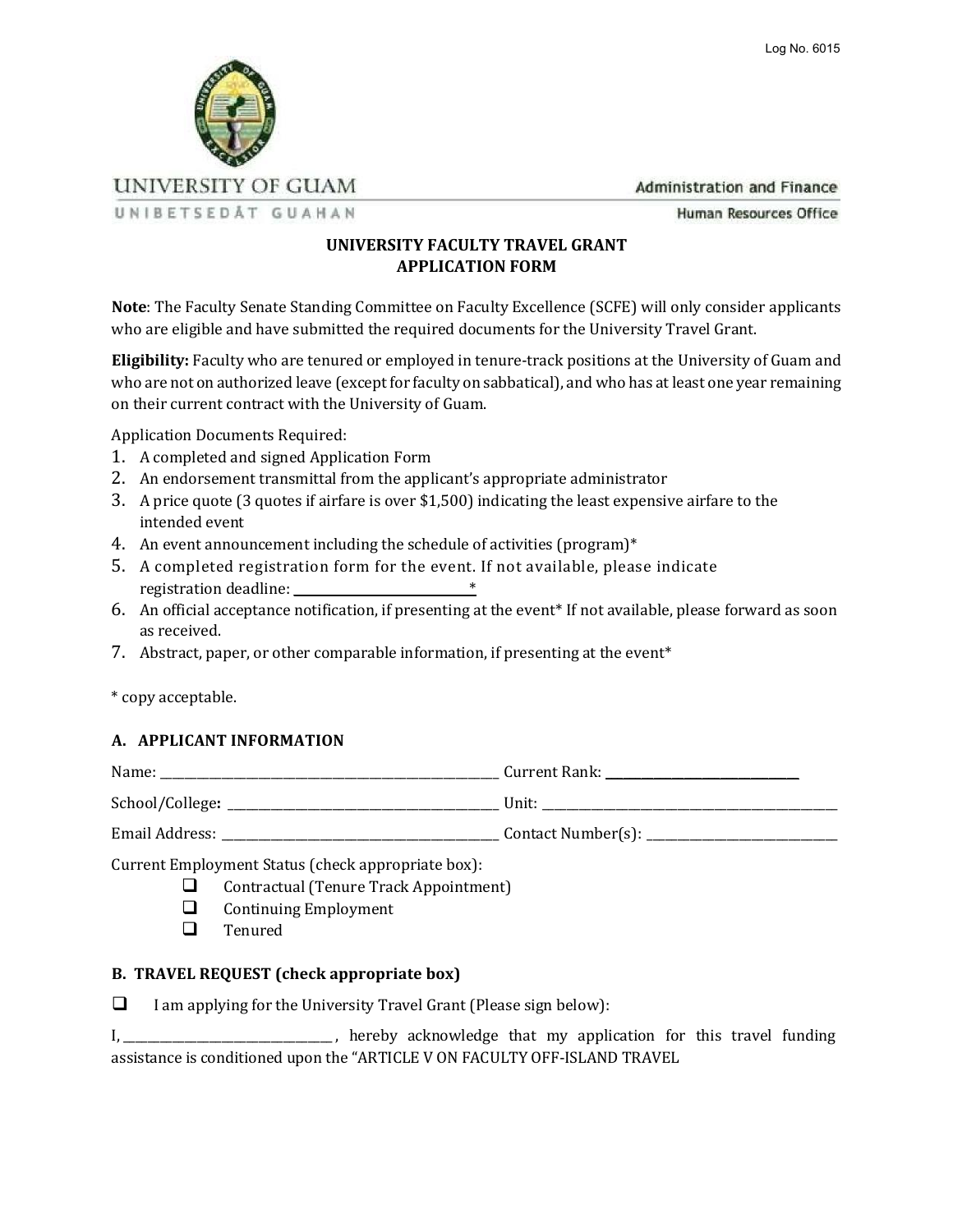



**Administration and Finance** 

Human Resources Office

TO ATTEND ACADEMIC MEETINGS GUIDELINES (pp. 164-166) and ARTICLE VII TRAVEL GUIDELINES (pp. 203-212) of the Rules and Regulations Procedures Manual."

## **C. EVENT INFORMATION (Information on conference, workshop, etc.)**

| Applicant's role at the event:                        | $\Box$ Attendance only<br>$\Box$ Attendance and Presentation    |
|-------------------------------------------------------|-----------------------------------------------------------------|
| If presenting, please state reason for travel:        |                                                                 |
|                                                       | $\Box$ Invited Speaker $\Box$ Juried Paper/Lecture Presentation |
|                                                       | $\Box$ Panel/Oral Presenter $\Box$ Committee Chair/Facilitator  |
|                                                       | $\Box$ Poster Presenter $\Box$ Round Table Participant          |
| State title or topic of presentation (if applicable): |                                                                 |
| D. BUDGET INFORMATION                                 |                                                                 |
| Allowable Categories                                  | Cost                                                            |
| Airfare<br>$\bullet$                                  |                                                                 |
| Per Diem<br>$\bullet$                                 |                                                                 |
| $\circ$ (\$ per day X days)                           |                                                                 |
| $\sim$ obtained online at www.gea.gov                 |                                                                 |

| Allowable Categories                                                                                                                                  | Cost                                                                                                             |  |  |  |  |  |  |
|-------------------------------------------------------------------------------------------------------------------------------------------------------|------------------------------------------------------------------------------------------------------------------|--|--|--|--|--|--|
| Airfare<br>$\bullet$                                                                                                                                  |                                                                                                                  |  |  |  |  |  |  |
| Per Diem<br>$\bullet$<br>$($ \$<br>per day X<br>$\circ$<br>obtained online at www.gsa.gov<br>$\circ$<br><b>Registration Fee</b><br>Total<br>$\bullet$ | days)                                                                                                            |  |  |  |  |  |  |
| <b>Total Travel Grant Requested</b><br>(See Guidelines for total amount allowable)                                                                    |                                                                                                                  |  |  |  |  |  |  |
| Other funding source $(s)$ :                                                                                                                          | I am not seeking other funding source(s)<br>I am concurrently seeking other funding source(s) for<br>this travel |  |  |  |  |  |  |